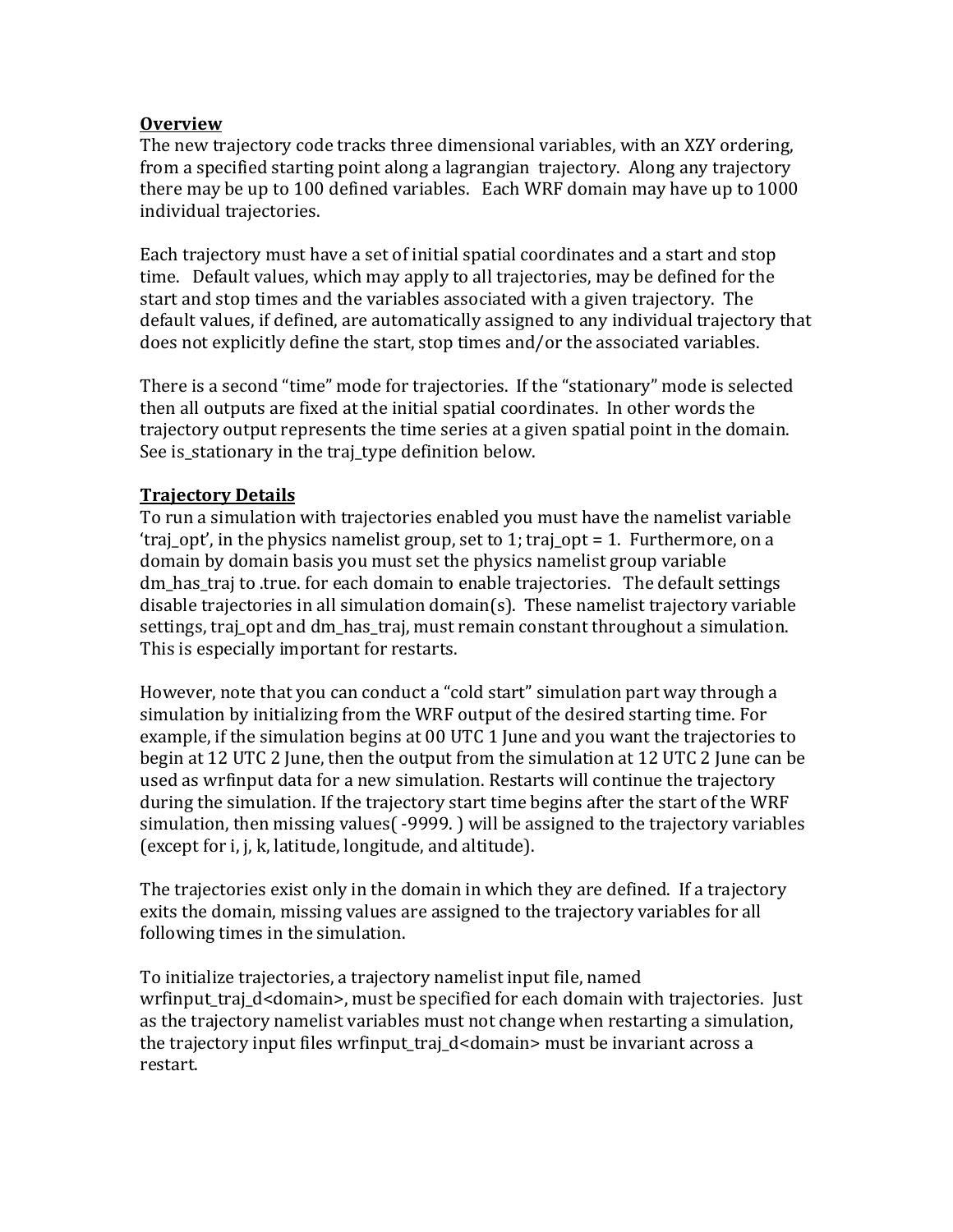There is an example wrfinput traj  $d01$  file at the end of this documentation that can be used as a template. There are two namelist groups, traj\_default and traj\_spec in each wrfinput traj d<domain> file. Please note the following:

(1) There are a maximum of 1000 trajectories per domain

(2) The traj\_default namelist group in the wrfinput\_traj\_d<domain> files is optional but must be included in wrfinput\_traj\_d<domain> even if you do not want to specify any defaults; in this case you have a "null" default group as in :

&traj\_default /

(3) the traj\_default namelist group is composed of the following variables :

traj\_def%start\_time, a character, scalar of length 19 traj\_def%stop\_time. a character, scalar of length 19 traj\_def%dyn\_name, a character, array of length  $100$ ; each is char(len=32) traj def%hyd name, a character, array of length 100; each is char(len=32) traj\_def%chm\_name, a character, array of length  $100$ ; each is char(len=32) traj\_def%trc\_name, a character, array of length 100; each is char(len=32) traj def%msc name, a character, array of length 100; each is char(len=32) traj\_def%dchm\_name, a character, array of length 100; each is char(len=32)

 $(4)$  the traj\_spec namelist group is required

(5) the traj\_spec namelist group is composed of traj\_type user defined variables. There are a maximum of 100 variables, as defined in the chm\_spc, dchm\_spc, hyd\_spc, trc\_spc, dyn\_var, and msc\_var variables, per traj\_type namelist variable. Each traj type is composed of :

start time, a character, scalar of length 19 stop time, a character, scalar of length 19 lon, a real, scalar lat, a real, scalar lev, a real, scalar z\_is\_agl, a logical scalar is stationary, a logical scalar dyn var, a character, array of length  $100$ ; each is char(len=32) msc var, a character, array of length  $100$ ; each is char(len=32) hyd\_spc, a character, array of length  $100$ ; each is char(len=32) chm spc, a character, array of length  $100$ ; each is char(len=32) dchm\_spc, a character, array of length 100; each is char(len=32) trc spc, a character, array of length  $100$ ; each is char(len=32)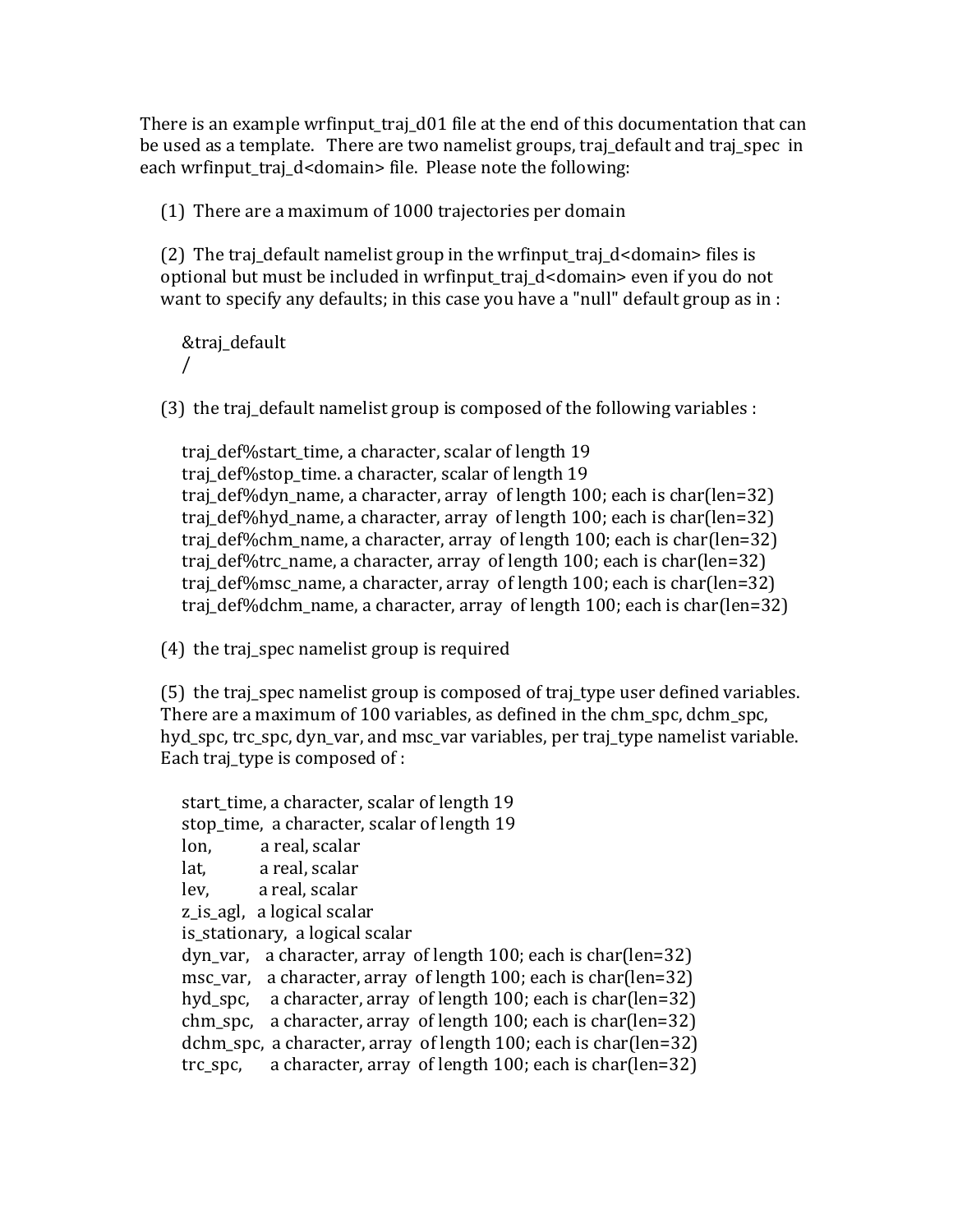REMINDER: if defaults are specified and any of the traj type entries have unspecified start\_time, stop\_time, dyn\_var, hyd\_spc, chm\_spc, and/or trc\_spc variables the traj\_type variable entries will default to the traj\_default entries.

**NOTE:** the lon, lat, and lev variables have NO defaults and must be specified for each trajectory.

The lon, lat variables are WRF conforming and are in degrees.

 $-90 \leq$  at  $\leq$  90  $-180 \leq -180 \leq -180$ 

The lev variable is, by default, the trajectory starting height in meters above the ground level  $(z_is\_ag] = true$ . The lev variable defines the height, in meters, above sea level if the z is agl variable is set to false. Overriding the default value for the traj\_type variable z\_is\_agl must be done on a trajectory by trajectory basis. The z\_is\_agl variable applies to all output variables defined in the trajectory.

**NOTE**: the is\_stationary variable in the traj\_type variable defaults to .false. . Setting is\_stationary to .true. produces a time series at the initial lon, lat, and lev coordinates for all variables defined in traj type.

The *dyn\_var* entries may be any combination of the following:

'p', 'T', 'z', 'u', 'v', 'w', 'rainprod', 'evapprod'

The *msc\_var* entries are any 3-dimensional variable, with an XZY memory ordering, in the Registry. Examples are diagnostics like PM2.5, photolysis rates, and tendency chemical diagnostic terms (e.g. advh tend 03).

The *hyd\_spc* entries must match the names as given in the moist array and used in the cloud physics package in registry.EM.COMMON. For example, these are:

'QVAPOR', 'QCLOUD', 'QRAIN', 'QICE', 'QSNOW', and 'QGRAUP'

The *chm\_spc* entries must match the chemical species names as given in a chemical package statement in registry.chem corresponding to the simulation chemical option( chem\_opt). Thus note the use of 'ho', not 'oh', in the example wrfinput\_traj\_d01 file.

The *dchm* spc entries are specified in the same manner as the chm spc entries. However, the dchm\_spc variables "track" the chemical change of each species along the trajectory. The value of any dchm\_spc variable, units of ppmy, is the difference between the mixing ratio before and after the subroutine that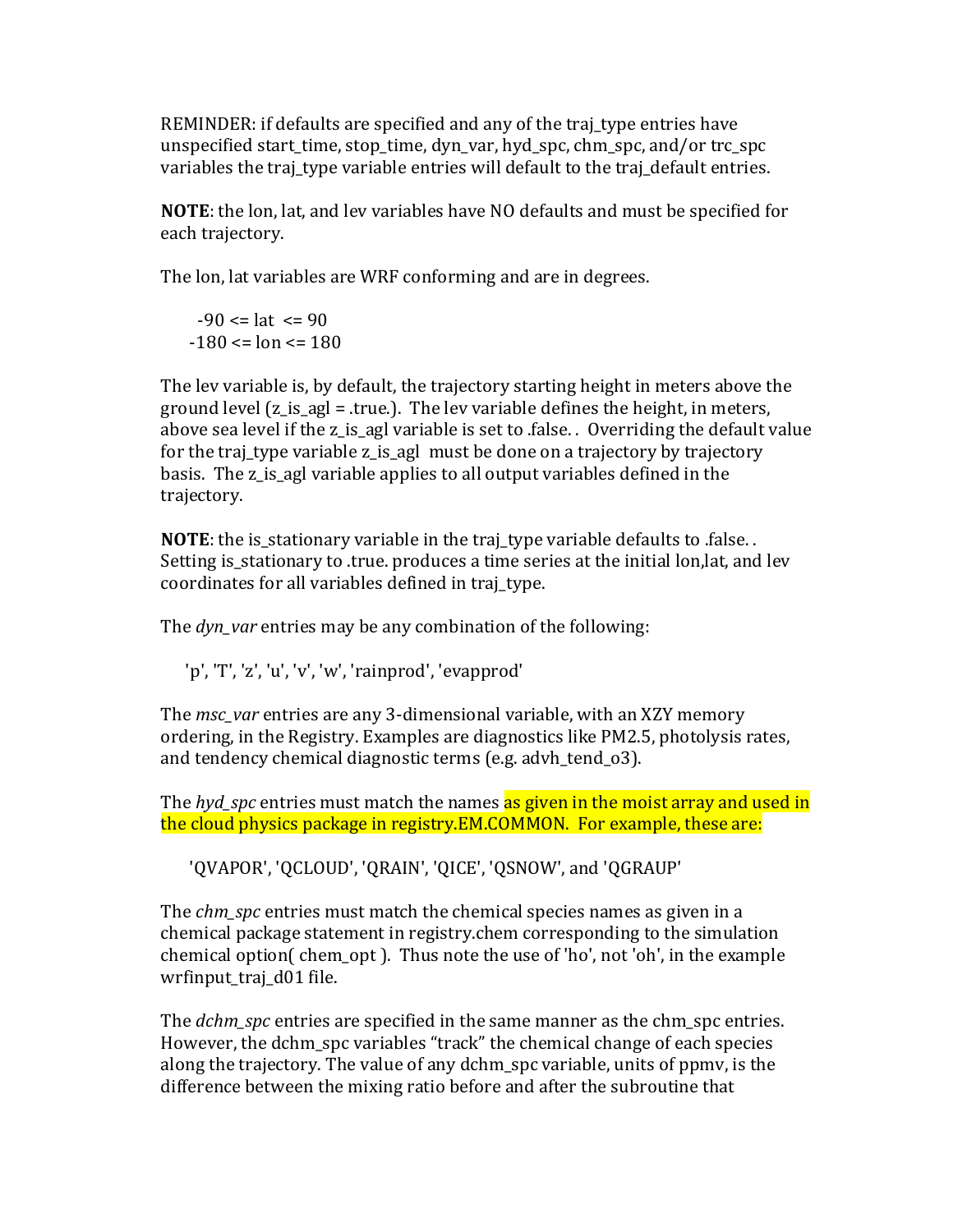calculates the chemistry in chem driver. To get the chemical tendency, per time step, simply divide the result by the time step for the chemistry (chem\_dt).

The *trc* spc entries must match the tracer species names as given in a tracer package statement in registry.chem corresponding to the simulation tracer option (tracer\_opt).

REMEMBER: each trajectory may have up to 100 individual variables. This limit is for the total of all the chm\_spc, dchm\_spc, hyd\_spc, trc\_spc, dyn\_var, and msc\_var variables defined.

# **Output**

The trajectory output occurs every time step. Results are written to wrfout\_traj\_d<domain> files for each domain in your simulation with trajectories specified. These are netcdf files. Even though trajectory variables are calculated every time step trajectory output is efficiently accomplished via the use of internal buffers that hold 1000 time points. Only when the buffer is full or a simulation ends are the buffered trajectory variables written to the wrfout\_traj\_d<domain> file(s).

Output with values = -9999. signify "missing" output that occurred either because the simulation time is not in the start time, stop time interval or the trajectory has exited the domain.

Two-dimensional arrays are created for each variable specified in the namelist. These arrays are dimensioned as the number of time steps by number of trajectories. For example, the hydrometeor QCLOUD will have the following output array:

float QCLOUD\_traj(time, traj)

```
where time = number of time steps and traj = number of trajectories.
```
The variable 'Times" is a character array containing the time associated with each time step. The location of the trajectory always has a value. There are 5 2-d arrays for the grid location and latitude and longitude:

float  $\text{traj}_i(\text{time}, \text{traj})$ ; float traj\_j(time, traj) ; float traj  $k$ (time, traj) ; float traj\_lat(time, traj) ; float traj\_long(time, traj) ;

Example NCL scripts can be provided for plotting the trajectories on a map and for gathering frequency distributions upon request.

# **Source Code**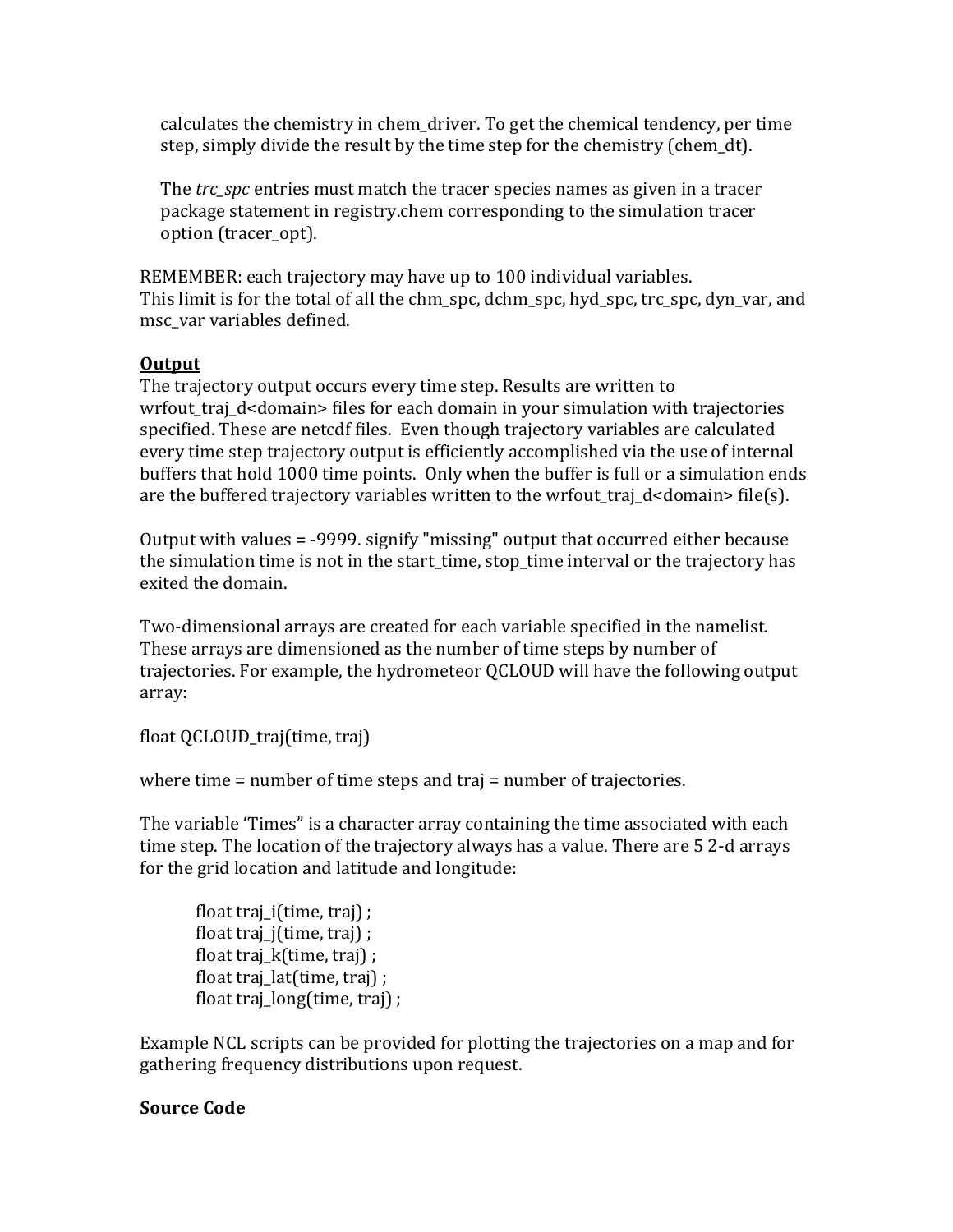The following files have been changed. Note that dyn\_em/solve\_em.F contains code to advance all trajectory coordinates every time step. The file solve\_em.F has been slightly modified to accommodate the "stationary" trajectory time mode.

Registry/ Registry.EM\_COMMON share/solve\_interface.F dyn\_em/module\_em.F

The following file has been added: share/module\_trajectory.F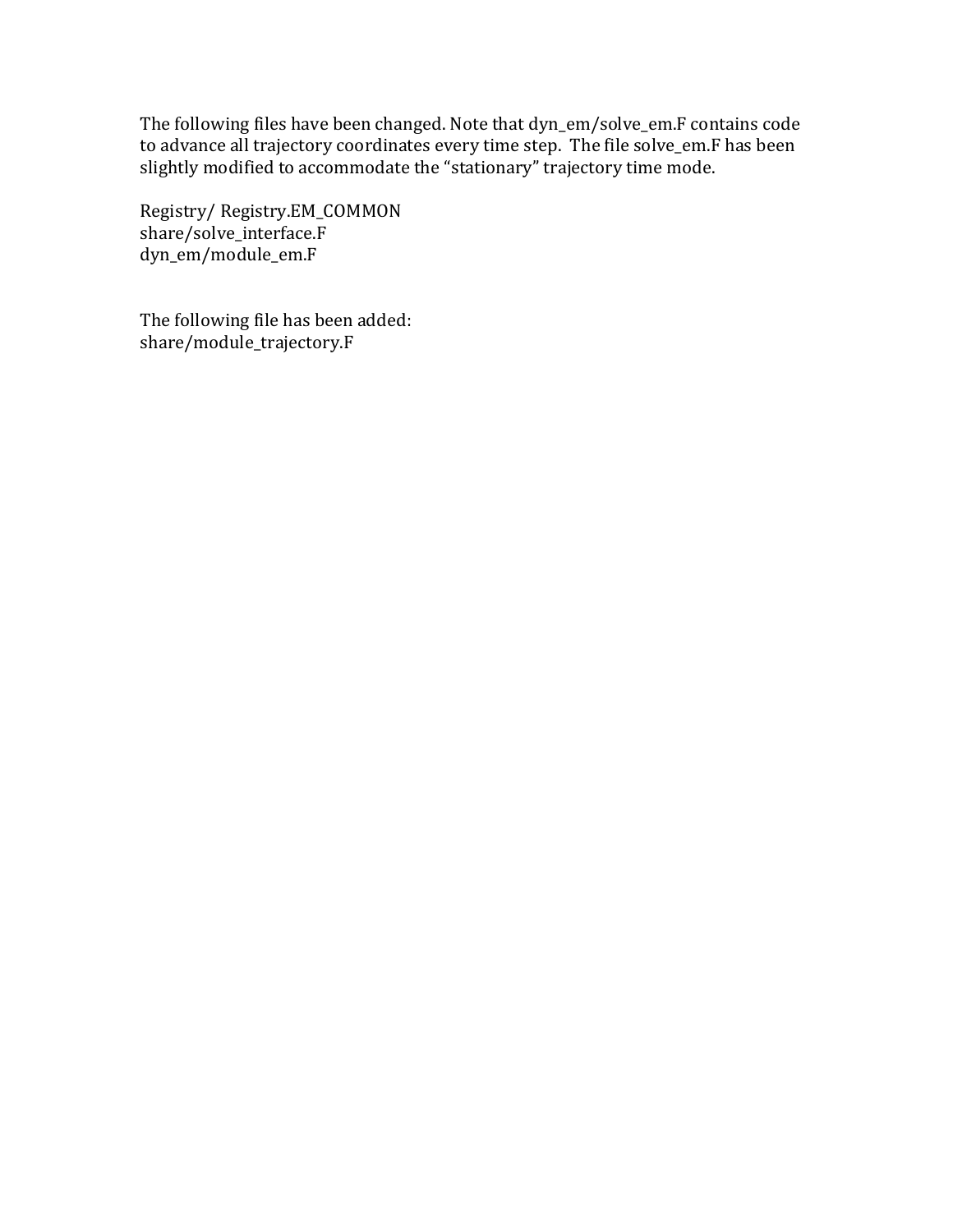### **wrfinput\_traj\_d01 example**

```
&traj_default
traj def%start time = '2012-05-29 12:10:00'
traj_def%stop_time = '2012-05-29_21:00:00'
traj def%dyn name(1:8) = 'p', 'T', 'z', 'u', 'v', 'rainprod', 'evapprod'traj_def%hyd_name(1:6) = 'QVAPOR', 'QCLOUD', 'QRAIN', 'QICE', 'QSNOW','QGRAUP'
traj_def%chm_name(1:9) = 'co', 'o3', 'no', 'no2', 'hcho', 'h2o2', 'ch3ooh', 'ho', 'ho2'traj_def%msc_name(1:5) = 't_2', 'pm2_5_dry', 'ph_031d', 'ph_ch2om', 'ph_ch2or'traj_def%dchm_name(1:7) = 'co', 'o3', 'no', 'no2', 'hcho', 'h2o2', 'ch3ooh'/
&traj_spec
traj_type(1)\%lon = -97.52traj type(1)% lat = 35.47
traj_type(1)%lev = 500.
traj_type(1)%z_is_agl = .false.
traj type(2)%lon = -95.94
traj_type(2)\%lat = 36.13
traj_type(2)%lev = 500.
traj_type(2)%msc_var(1:4) = 'pm2_5_dry', 'ph_o31d', 'ph_ch2om', 'ph_ch2or'
traj_type(2)\%dchm_spc(1:5) = 'co', 'o3', 'no', 'no2', 'hcho'traj type(3)%lon = -97.80
traj_type(3)\%lat = 32.78
traj_type(3)\%lev = 500.
traj_type(3)%is_stationary = .true.
```

```
/
```
In this example for domain 01 there are 3 trajectories starting from different longitudes, latitudes, and levels. Please note the following:

- (a) all three trajectories use the traj\_def start\_time, stop\_time settings
- (b) the lev variable in traj\_type(1) specifies an initial height of 500 meters above sea level;  $z_is$  agl =  $false$ .
- (c) all variables in traj\_type(3) will represent time series at the initial lon, lat, and lev values; is stationary = .true.
- (d) trajectories 1 and 3 will use the default variables as defined in the traj\_def variable in the traj default namelist group. Thus trajectories 1 and 3 will have a total of 35 output variables per trajectory.
- (e) trajectory 2 will use the default definition for the dyn var, hyd spc, and chm spc variables. However, the default msc var and dchm spc variables will not be used as they are explicitly defined in traj type(2). Thus trajectory 2 will have a total of 30 output variables.
- (f) there are no trc spc variables associated with any trajectory